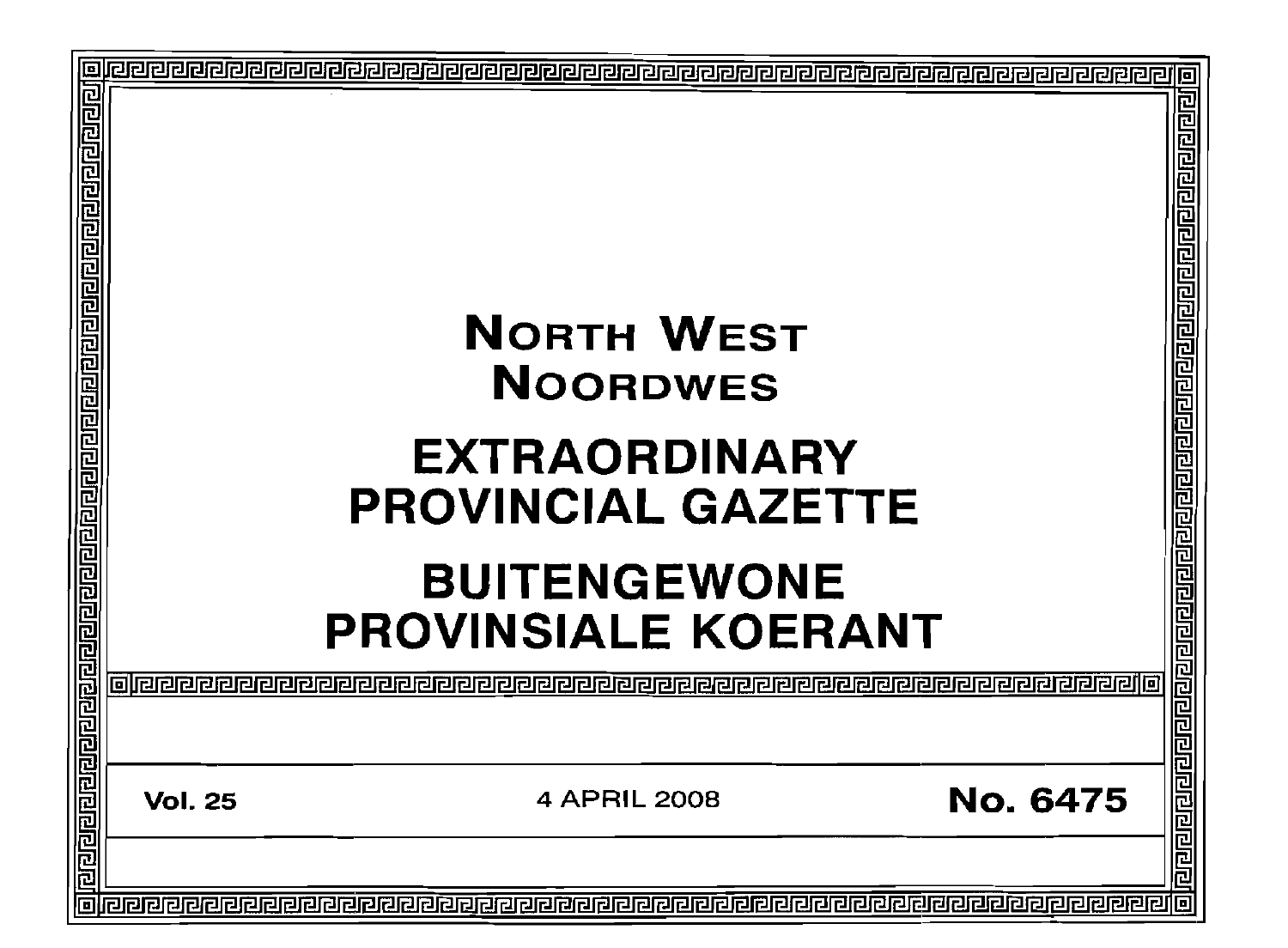No.

# **CONTENTS • INHOUD**

*Page Gazette* No. No.

#### **OFFICIAL NOTICE**

6 Nature Conservation Ordinance (12/1983) (Transvaal Province), Bophuthatswana Nature Conservation Act, 1973 and Nature and Environmental Conservation Ordinance (19/1974) (Cape Province) . 3 6475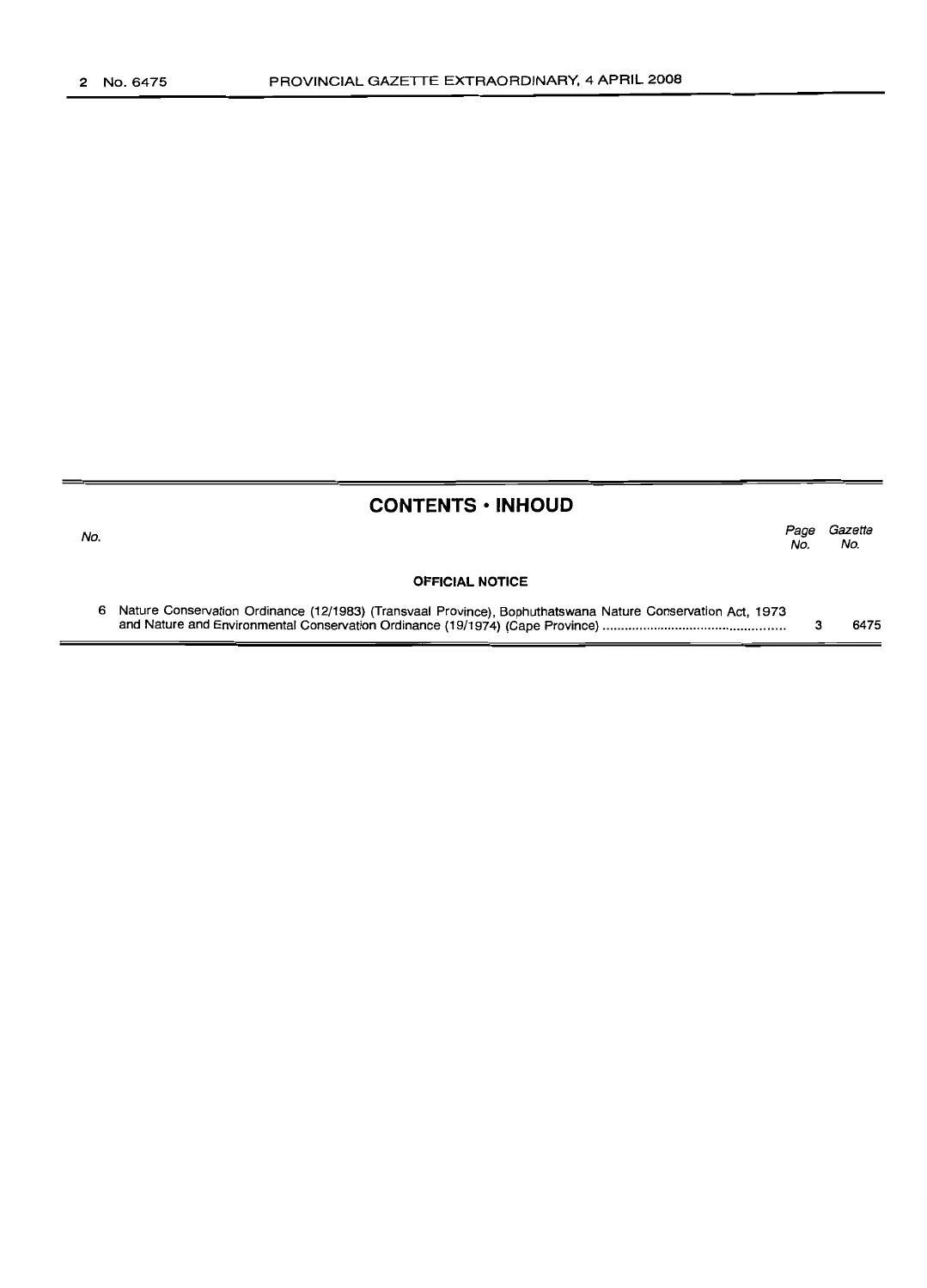# **OFFICIAL NOTICE**

# **OFFICIAL NOTICE 6 OF 2008**

# **NORTH WEST PROVINCE HUNTING REGULATIONS, 2006**

#### **DRAFT REGULATIONS**

Regulations pertaining to the hunting of identified non-exempted game species on private, government and community owned land and the hunting of identified bird species in the North West Province and procedures for the granting of licenses and fees payable in respect thereof, in terms of $-$ 

Section 102 (1)(i) of the Nature Conservation Ordinance, No. 12 of 1983 (Transvaal Province);

Sections 10, 29 (1)(b) and 29(1)(k) of the *Bophuthatswana Nature Conservation Act*, 1973 and

Sections 78(a), 79(a)(i), 79(c) and 82(1)(o) of the Nature and Environmental Conservation Ordinance, No. 19 of 1974 (Cape Province),

National Environmental Management Biodiversity Act, Act 10 of 2004: Threatened or Protected Species Regulations, 2007.

I, Jan Serfontein, in my capacity as the Member of the Executive Council for the Department of Agriculture, Conservation and Environment in the North West Province, in terms of the above-mentioned provisions, and in respect of areas within the boundaries of the North West Province which are still subject to the provisions of the above-mentioned legislation, hereby direct that licenses to hunt on all land, not exempted in terms of the above legislation, will be processed as specified herein.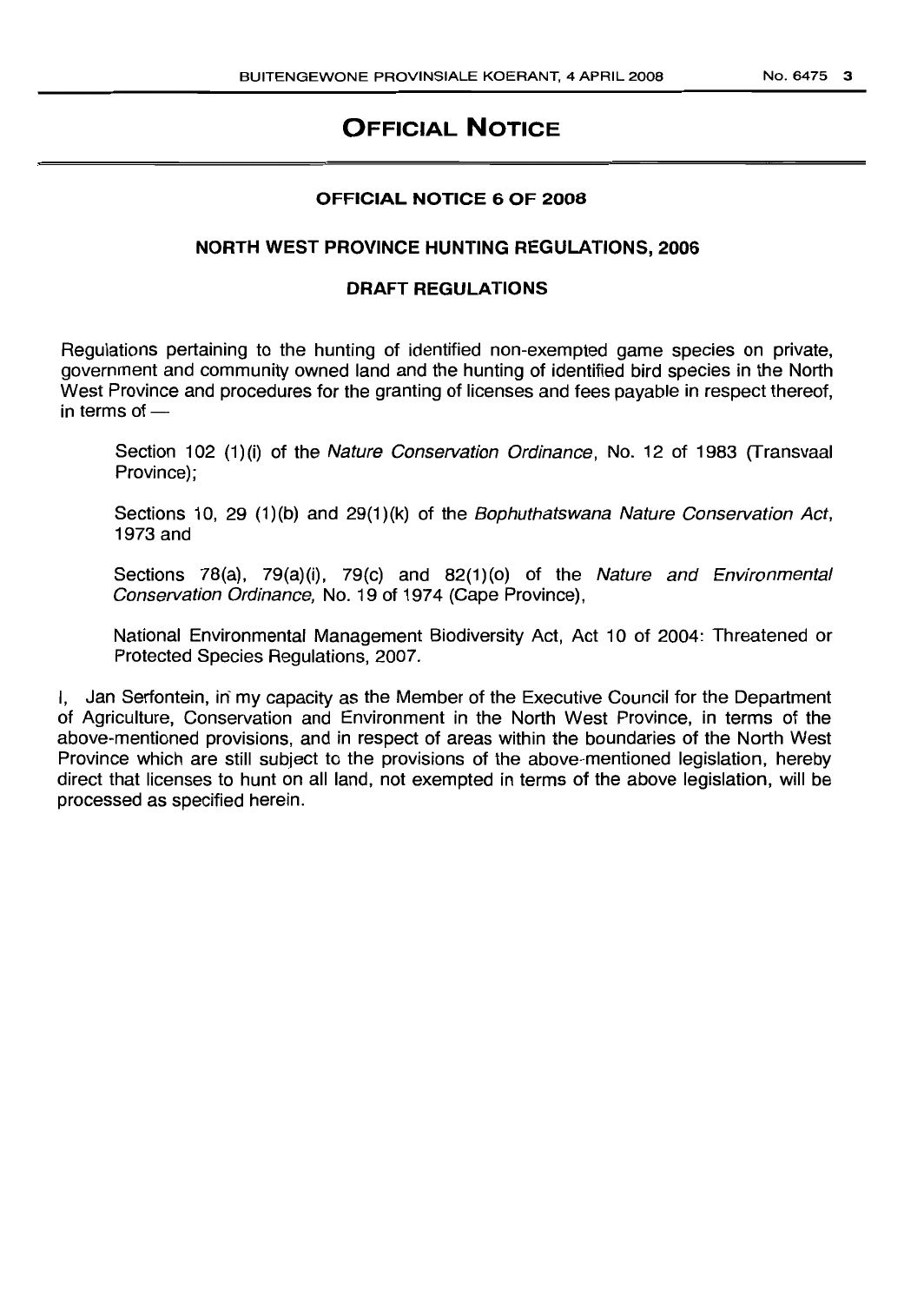#### 1. Definitions

In these Regulations, any word or expression to which a meaning has been assigned in the principal legislation referred to above, will bear that meaning and, unless the context indicates otherwise-

"applicant" means a landowner, his designated representative or a hunter who applies for a license to hunt in terms of these regulations;

"bird" means any feathered wild animal;

"Department" means the Department of Agriculture, Conservation, Environment and Tourism in the North West Province;

"game" means huntable species, excluding birds as indicated in Schedule 1;

"hunt" means to shoot at, to kill, to pursue, to search for or to lie in wait with the intent to kill or shoot game or birds;

"hunter" means any person who engages in the activity to hunt;

"hunting season" means the specified time within which legal hunting is allowed, subject to authorisation in terms of these regulations;

"landowner" means any person, legal entity, tribal authority or organ of state that is the authorised management authority, private owner, lessee or trustee of land which is situated within the boundaries of the North West Province;

"license" means a legally obtained authorisation to hunt game or birds in the North West Province;

#### 2. Scope of application

These regulations:

- (a) apply to any landowner and/or any hunter within the boundaries of the North West Province, and replace any previous declaration of a hunting season within the boundaries of the North West Province.
- (b) must be read in conjunction with the following legislation:
	- (i) Nature Conservation Ordinance, No. 12 of 1983 (Transvaal Province);
	- (ii) Bophuthatswana Nature Conservation Act, 1973, (Act No. 3 of 1973);
	- (iii) Nature and Environmental Conservation Ordinance, No. 19 of 1974 (Cape Province).

#### 3. Responsibilities

- 3.1 The relevant programme manager in the Department is hereby authorised to administer these regulations under the supervision of the Head of Department.
- 3.2 The relevant programme manager may delegate the power to investigate, assess and issue licenses in terms of these regulations to designated officials employed by the department.
- 3.3 Designated officials must ensure that: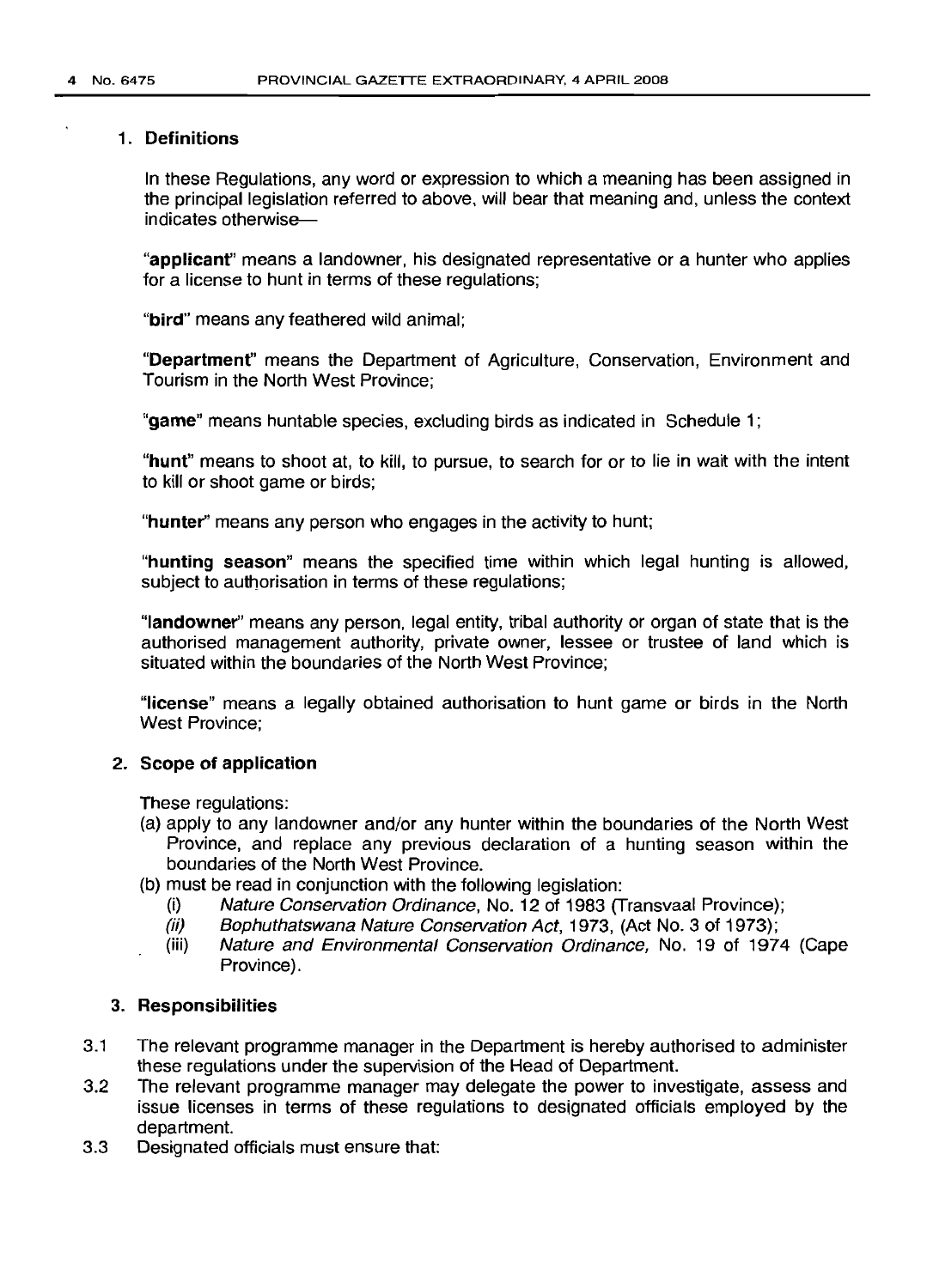- (a) landowners and hunters comply with these regulations and any other applicable legislation;
- (b) a breach of the regulations are dealt with immediately and effectively as contemplated in the principal legislation;
- (c) report on how many licenses issued, for what and to whom, level of compliance by applicants, hunting reports submitted, revenue generated for the province, compliance monitoring and enforcement interventions, etc. Due end October 2008 - hunting reports due earlier.

# **A. HUNTABLE GAME SPECIES**

# 4. **Hunting season of huntable game and restrictions**

- 4.1 Applications to hunt identified game and bird species will only be considered during the period specified in regulation (4.2 & 4.3)
- 4.2 Applications for hunting of free roaming game, excluding birds, will be considered from 1 May 2008 to 31 July 2008.
- 4.3 Application for hunting game on farms that are game fenced will be considered throughout the year.
- 4.4 No hunting licenses application for hunting of free roaming game will be considered in the following areas

# 5. **Application for licenses to hunt game**

- 5.1 Any landowner who intends to hunt game on the land must apply for a license before hunting takes place. .
- 5.2 A landowner must submit an application for a license to hunt to the departmental regional office within the municipal district where the hunting will take place, as reflected in Schedule 3.
- 5.3 Should the land/ the hunting area fall within two or more regions, the landowner may only apply for a license to one of the regional offices concerned.
- 5.4 A landowner must submit the following to a designated official at the appropriate regional office when an application for a license to hunt is made,
	- a. proof of ownership of the land, and
	- b. a certified copy of the landowner's identity document.
- 5.5 If the landowner is a lessee of the land, a certified copy of the written consent from the landowner giving consent to hunt for the current hunting season must be submitted.
- 5.6 If the landowner is a tribal authority, a certified copy of the written consent from the tribal chief giving consent to hunt for the current hunting season must be submitted.
- 5.7 Designated officials must evaluate the application with due consideration given to the following:
	- (a) Current information of the population density on the land;

(b) The landowner's track record of submitting annual hunting reports in terms of regulation 8 and general compliance with these regulations in the past.

# 6. **Issuing of licenses to hunt game**

6.1 Designated officials must process and communicate the outcome of the application to the landowner within 10 working days after receipt of the application form and supporting documents as indicated in regulation 5.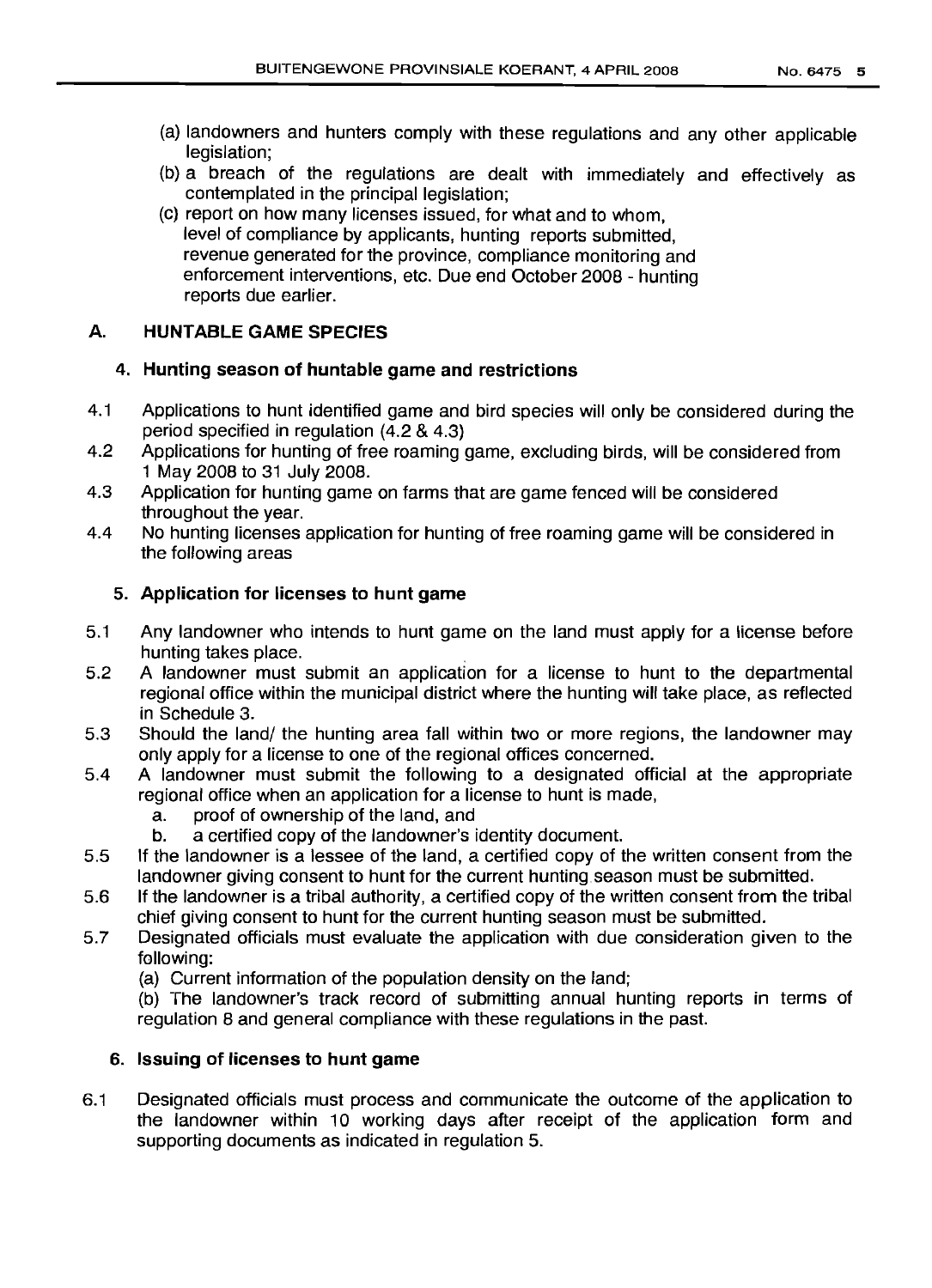- 6.2 A landowner must collect the endorsed application form, specifying the fees payable, from the regional office where the application was made.
- 6.3 A license will only be issued after the specified fees are paid.
- 6.4 Landowners may sell the right to hunt game indicated on the license to hunters.
- 6.5 Landowners must furnish the hunter with a written declaration stating permission to hunt on the land.

# 7. Hunting and transportation of hunted game

- 7.1 Landowners and hunters must at all times adhere to the conditions stipulated in the license.
- 7.2 Hunted game must at all times, and during transportation or while processing the meat, be accompanied by the original license.

# 8. Hunting reports of hunted game

- Landowners must submit a completed hunting report before 31 August 2008 to the regional office where the license was issued. 8.1
- The hunting report must be completed in the format as indicated in Schedule 4. 8.2
- Failure to submit a hunting report in the prescribed format within the prescribed period will result in non-compliance with the principal legislation. 8.3

#### HUNTABLE GAME BIRDS B.

# 9. Hunting season for game birds and restrictions

- 9.1 Any person who intends to hunt birds must apply for a license before hunting takes place.
- 9.2 An application for a license to hunt birds must be submitted to any departmental regional office.
- 9.3 Designated officials must evaluate the application with due consideration given to the following:
	- (a) Current information of the bird population density on the land;
	- (b) The hunter's track record of submitting annual hunting reports in terms of regulation 13 and general compliance with these regulations in the past.
	- (c) The principles setout in section 2 of the National Environmental Management Act, 1998.
- 9.4 Huntinq of any birds shall not be allowed on farms in the immediate vicinity of Barberspan and Leeupan namely Barberspan *309/0,* Leeupan *279/0,* Vergenoeg *303/0* and Zandvalei *301/0* and adjacent wetlands.

# 10. Application for licenses to hunt birds

- 10.1 Any person who intends to hunt birds must apply for a license before hunting takes place
- 10.2 An application for a license to hunt birds must be submitted to any departmental regional office
- 10.3 Designated officials must evaluate the application with due consideration given to the following
	- Current information of the bird population density on the land; (a)
	- The hunter's track record of submitting annual hunting reports in terms of regulation 13 and general compliance with these regulations in the past (b)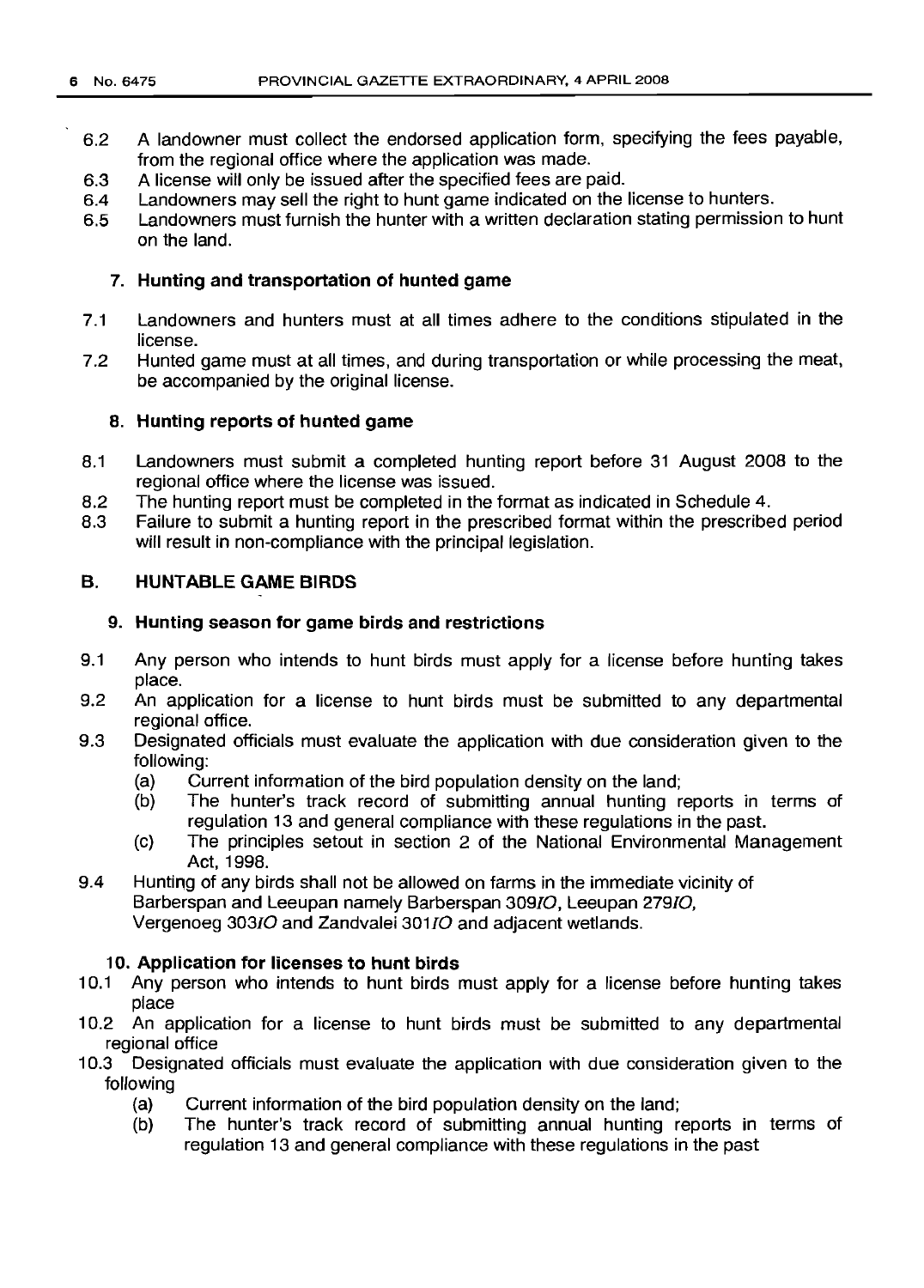(c) The principles set out in section 2 of the National Environmental Management Act, 1998

# **11. Issuing of licenses to hunt birds**

- 11.1 Designated officials must process and communicate the outcome of the application to the hunter within ten (10) working days after receipt of the application;
- 11.2 The hunter must collect the endorsed application form, specifying the fees payable, from the regional office where the application was lodged.
- 11.3 A license will only be issued after the specified fees are paid.
- 11.4 Hunters may not sell or transfer the right to hunt birds to other hunters.

# **12. Hunting and transportation of hunted birds**

- 12.1 Hunters must at all times adhere to the conditions stipulated in the license.
- 12.2 Hunted birds must at all times, and during transportation, be accompanied by
	- (a) the original license and
	- (b) the written consent of the landowner where the birds were hunted.

# **13. Hunting reports of hunted birds**

- 13.1 Hunters must submit a completed hunting report to the regional office where the license was issued by 30 October 2008.
- 13.2 The hunting report must be completed in the format as indicated in Schedule 5.
- 13.3 Failure to submit a hunting report in the prescribed format within the prescribed period will result in non-compliance with the principal legislation.

# **14. Non-compliance**

14.1 Failure to comply with the provisions of the regulations will be subject to the penalties outlined in the principal legislation.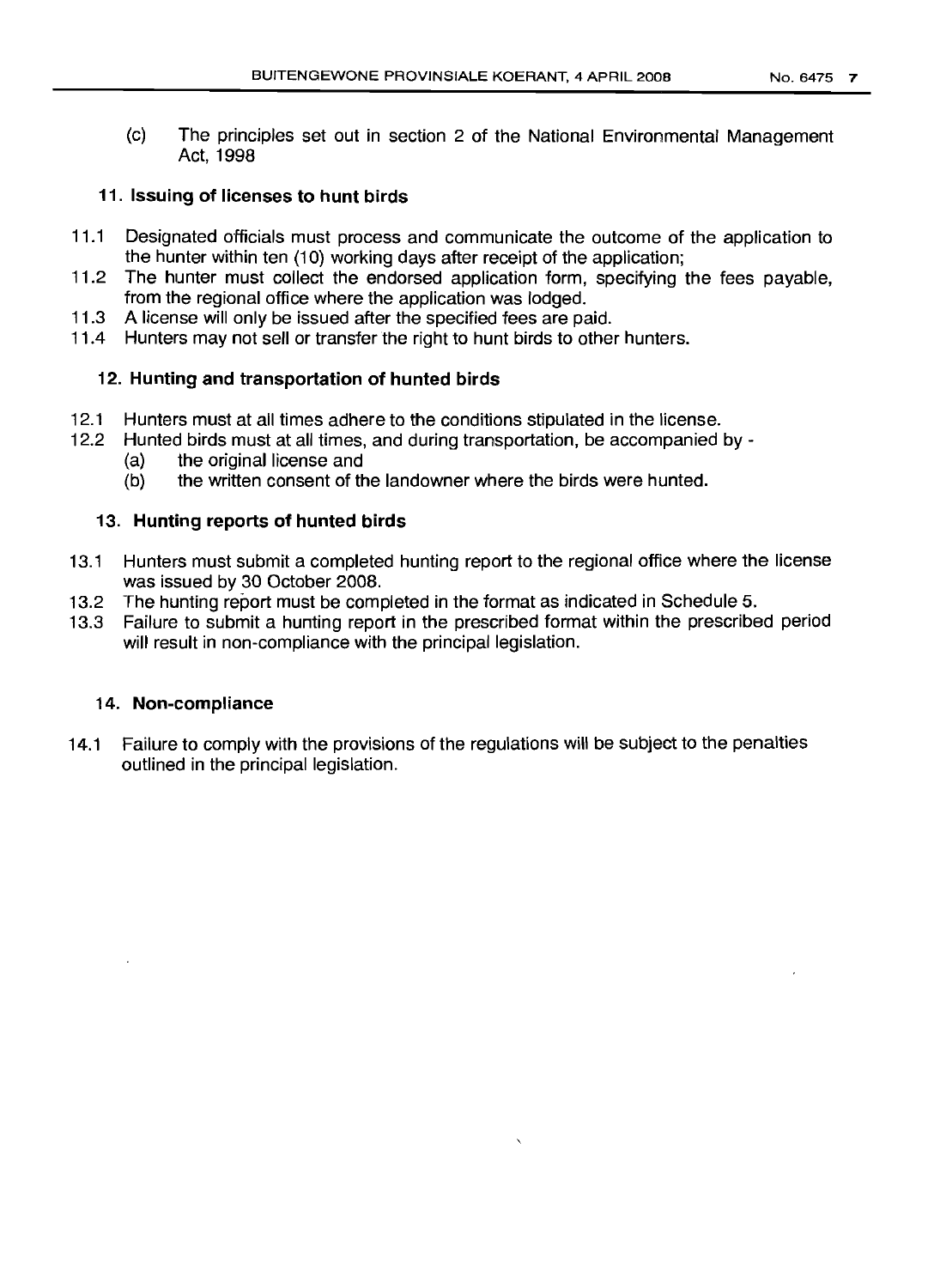# SCHEDULE 1 - HUNTING OF BIRDS

| <b>SPECIES</b>              | <b>SCIENTIFIC NAME</b>  | <b>BAG LIMIT</b>                                                     | <b>SEASON</b>  |  |  |  |  |
|-----------------------------|-------------------------|----------------------------------------------------------------------|----------------|--|--|--|--|
| Waterfowl                   |                         | Daily bag limit: 10 birds per day with a maximum of 20 in possession |                |  |  |  |  |
| White-faced Duck            | Dendrocygna viduata     | 4                                                                    | 1 May - 31 Jul |  |  |  |  |
| Egyptian Goose <sup>*</sup> | Alopochen aegyptiacus   | 4                                                                    | 1 Jan - 31 Jul |  |  |  |  |
| Yellow-billed Duck          | Anas undulata           | 4                                                                    | 1 May - 31 Jul |  |  |  |  |
| Cape Teal                   | Anas capensis           | 4                                                                    | 1 May - 31 Jul |  |  |  |  |
| Red-billed Teal             | Anas erythrorhynha      | 4                                                                    | 1 May - 31 Jul |  |  |  |  |
| Cape Shoveler               | Anas smithii            | 4                                                                    | 1 May - 31 Jul |  |  |  |  |
| Southern Pochard            | Netta erythrophthalma   | 3                                                                    | 1 May - 31 Jul |  |  |  |  |
| Comb (Knob-billed) Duck     | Sarkidiornis melanotos  | 4                                                                    | 1 May - 31 Jul |  |  |  |  |
| Spur-winged Goose*          | Plectropterus gambensis | 4                                                                    | 1 May - 31 Jul |  |  |  |  |
| South African Shelduck      | Tadorna cana            | $\overline{2}$                                                       | 1 Jan - 31 Mar |  |  |  |  |

'Allow special take off for damage control with special permit - max 5

| <b>Terrestrial gamebirds</b>          | Daily bag limit: 20 birds per day with a maximum of 40 in possession |    |                |  |  |  |
|---------------------------------------|----------------------------------------------------------------------|----|----------------|--|--|--|
| Coqui Francolin (Partridge)           | Peliperdix coqui                                                     | 5  | 1 May - 30 Sep |  |  |  |
| Crested Francolin (Partridge)         | Dendroperdix sephaena                                                | 5. | 1 May - 30 Sep |  |  |  |
| Shelley's Francolin (Partridge)       | Scleroptila shelleyi                                                 | 5  | 1 May - 30 Aug |  |  |  |
| Redwing Francolin (Partridge)         | Scleroptila levaillantii                                             | 5  | 1 May - 30 Aug |  |  |  |
| Orange River Francolin<br>(Partridge) | Scleroptila levaillantoides                                          | 5  | 1 Apr - 31 Jul |  |  |  |
| Red-billed Spurfowl (Francolin)       | Pternistis adspersus                                                 | з  | 1 May - 30 Sep |  |  |  |
| Natal Spurfowl (Francolin)            | Pternistis natalensis                                                | 3  | 1 Jun - 30 Sep |  |  |  |
| Swainson's Spurfowl (Francolin)       | Pternistis swainsonii                                                | 5  | 1 Jun - 30 Sep |  |  |  |
| Harlequin Quail                       | Coturnix delegorguei                                                 | 5  | 1 May - 30 Aug |  |  |  |
| Common Quail                          | Coturnix coturnix                                                    | 10 | 1 May - 30 Aug |  |  |  |
| <b>Helmeted Guineafowl</b>            | Numedia meleagris                                                    | 10 | 1 May - 30 Sep |  |  |  |

| Sandgrouse               | Daily bag limit: 15 per day with a maximum of 45 in possession |    |                |  |  |  |
|--------------------------|----------------------------------------------------------------|----|----------------|--|--|--|
| Namaqua Sandgrouse       | Pterocles namaqua                                              | 10 | 1 Apr - 15 Jul |  |  |  |
| Burchell's Sandgrouse    | Pterocles burchelli                                            | 5  | 1 Nov - 31 Apr |  |  |  |
| Double-banded Sandgrouse | Pterocles bicinctus                                            | г, | 1 Nov - 31 Apr |  |  |  |

| <b>Pigeons and doves</b>       | Daily bag limit: 20 per day with a maximum of 100 in possession<br>(excluding Speckled Pigeon) |              |                |  |  |  |  |
|--------------------------------|------------------------------------------------------------------------------------------------|--------------|----------------|--|--|--|--|
| Speckled (Rock) Pigeon         | Columba guinea                                                                                 | No bag limit | All year       |  |  |  |  |
| African Olive-Pigeon (Rameron) | Columba arquatrix                                                                              | 5            | 1 May - 30 Aug |  |  |  |  |
| Red-eyed Dove                  | Streptopelia semitorquata                                                                      | 20           | All year       |  |  |  |  |
| Cape Turtle-Dove               | Streptotelia capicola                                                                          | 20           | All year       |  |  |  |  |
| Laughing dove                  | Streptopelia senegalensis                                                                      | 20           | All year       |  |  |  |  |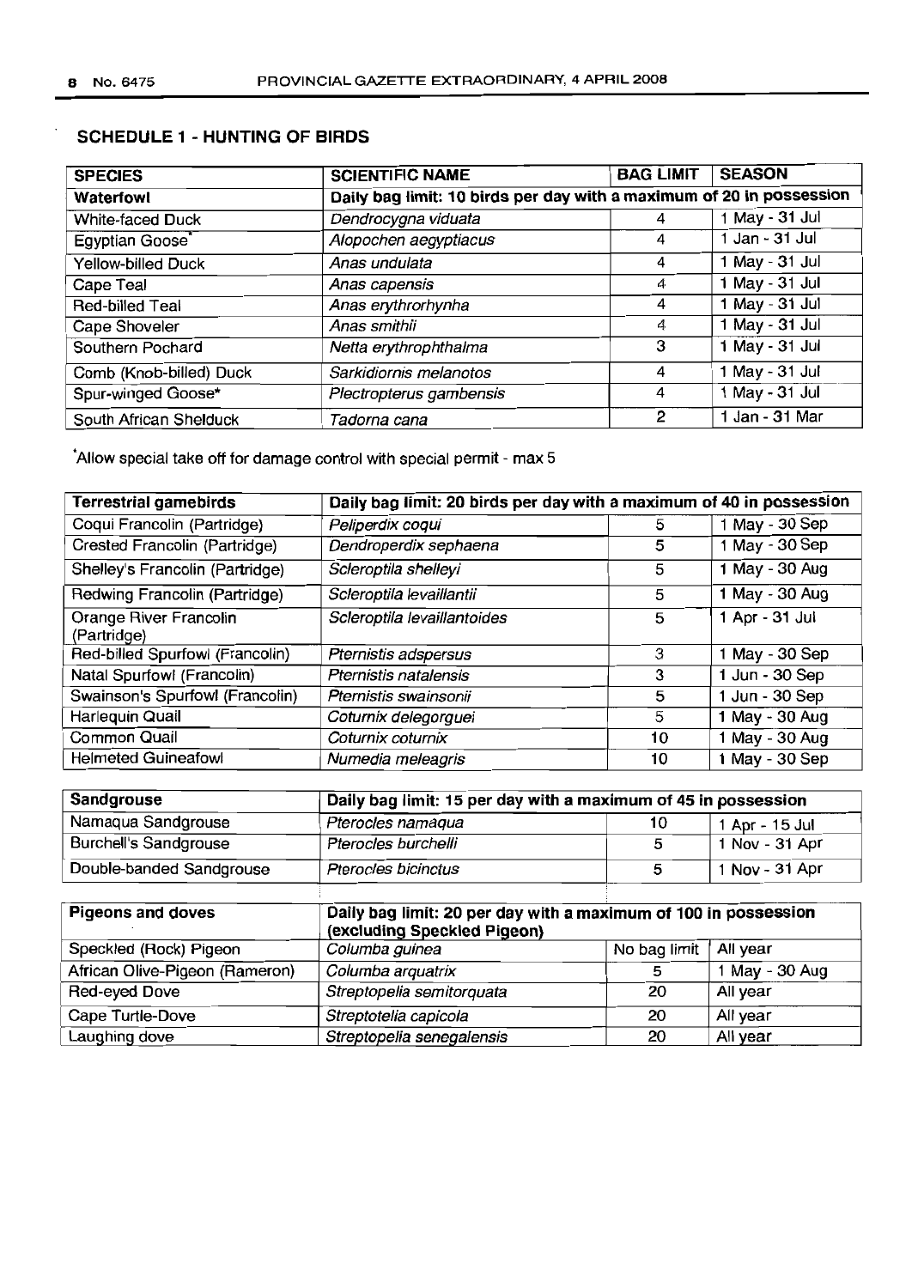# **SCHEDULE 2 -IDENTIFIED GAME AND FEES PAYABLE**

| <b>SPECIES</b>            | <b>SPESIES</b>              | <b>SCIENTIFIC NAME</b>                           | <b>FEE</b> |
|---------------------------|-----------------------------|--------------------------------------------------|------------|
| African Elephant          | Afrika Olifant              | Loxodonta africana                               | R500-00    |
| <b>Bat Eared Fox</b>      | <b>Bakoor Jakkals</b>       | Otocyon megalotis                                | R500-00    |
| <b>Black Rhinoceros</b>   | <b>Swart Renoster</b>       | Diceros bicornis                                 | R500-00    |
| <b>Black Wildebeest</b>   | <b>Swart Wildebees</b>      | Connochaetes gnou                                | R500-00    |
| <b>Blesbok</b>            | <b>Blesbok</b>              | Damaliscus dorcas<br>phillipsi                   | R50-00     |
| <b>Blue Duiker</b>        | <b>Blou Duiker/ Bloubok</b> | Philantomba monticola<br>(Cephalophus monticola) | R500-00    |
| <b>Blue Wildebeest</b>    | <b>Blouwildebees</b>        | Connochaetes<br>taurinus                         | R50-00     |
| <b>Bontebok</b>           | <b>Bontebok</b>             | Damaliscus dorcas<br>dorcas                      | R500-00    |
| Brown Hyaena              | Bruin Hyaena                | Hyaena brunnea                                   | R500-00    |
| <b>Burchell's Zebra</b>   | <b>Bontsebra</b>            | Equus burchelli                                  | R50-00     |
| <b>Bushbuck</b>           | <b>Bosbok</b>               | Tragelaphus scriptus                             | R50-00     |
| Cape Buffalo              | <b>Buffel</b>               | Syncerus caffer                                  | R50-00     |
| Cape Mountain Zebra       | Bergkwagga                  | Equus zebra zebra                                | R500-00    |
| <b>Common/Grey Duiker</b> | Gewone Duiker/Grysduiker    | Sylvicapra grimmia                               | R50-00     |
| $E$ land                  | Eland                       | Taurotragus oryx                                 | R50-00     |
| Gemsbok                   | Gemsbok                     | Oryx gazella                                     | R50-00     |
| Giraffe                   | Kameelperd                  | Giraffa camelopardalis                           | R50-00     |
| <b>Grey Rhebok</b>        | Vaalribbok                  | Pelea capreolus                                  | R50-00     |
| Hartmann's Zebra          | Hartmann se Bergkwagga      | Equus zebra hartmannae                           | R500-00    |
| Hippopotamus              | Seekoei                     | Hippopotamus amphibius                           | R50-00     |
| Impala                    | Rooibok                     | Aepyceros malampus                               | R50-00     |
| Klipspringer              | Klipspringer                | Oreotragus oreotragus                            | R50-00     |
| Kudu                      | Koedoe                      | Tragelaphus strepsiceros                         | R50-00     |
| <b>Mountain Reedbuck</b>  | Rooiribbok                  | Redunca fulvorufula                              | R50-00     |
| Nyala                     | Njala                       | Tragelaphus angasii                              | R50-00     |
| Oribi                     | Oorbietjie                  | Ourebia ourebi                                   | R500-00    |
| <b>Red Duiker</b>         | <b>Rooi Duiker</b>          | Cephalophus natalensis                           | R50-00     |
| <b>Red Hartebeest</b>     | Rooi Hartbees               | Alcelaphus buselaphus                            | R50-00     |
| Reedbuck                  | Rietbok                     | Redunca arundinum                                | R500-00    |
| Roan Antelope             | Bastergemsbok               | Hippotragus equinus                              | R500-00    |
| Sable Antelope            | Swartwitpens                | Hippotragus niger                                | R50-00     |
| Springbok                 | Springbok                   | Antidorcas marsupialis                           | R50-00     |
| Tsessebe                  | Tsessebe                    | Damaliscus lunatus                               | R500-00    |
| Lion                      | Leeu                        | Panthera leo                                     | R500-00    |
| Leopard                   | Luiperd                     | Panthera pardus                                  | R500-00    |
| Cheetah                   | Jagluiperd                  | Acinonyx jubatus                                 | R500.00    |
| <b>White Rhinoceros</b>   | Witrenoster                 | Ceratotherium simum                              | R500-00    |
| Crocodile                 | Krokodil                    | Crocodylus niloticus                             | R500-00    |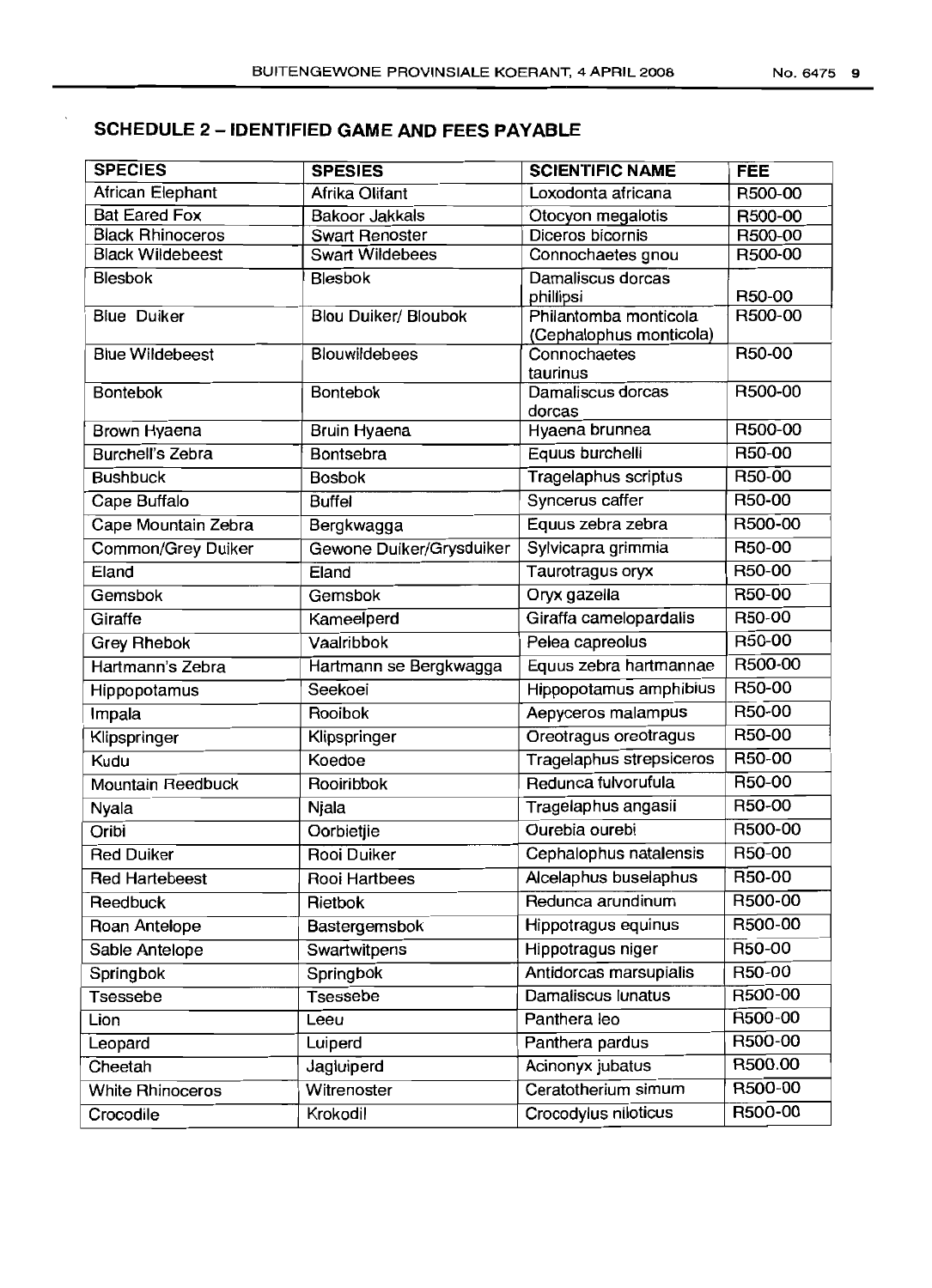and the state of

 $\cdot$ 

# **SCHEDULE 3 - MUNICIPAL AREAS**

| <b>DISTRICT MUNICIPALITY</b>                                                                                                                                                                                                                                                                                                                                                                                                                                         | <b>DACET REGIONAL OFFICE</b>                                 |
|----------------------------------------------------------------------------------------------------------------------------------------------------------------------------------------------------------------------------------------------------------------------------------------------------------------------------------------------------------------------------------------------------------------------------------------------------------------------|--------------------------------------------------------------|
| <b>BOJANALA DISTRICT MUNICIPALITY</b>                                                                                                                                                                                                                                                                                                                                                                                                                                |                                                              |
| Moretele Local Municipality<br>Madibeng Local Municipality<br>Rustenburg Local Municipality<br><b>Kgetleng River Local Municipality</b><br>Moses Kotane Local Municipality                                                                                                                                                                                                                                                                                           | Rustenburg:<br>Tel<br>014-592 7378<br>Fax<br>014-592 7249    |
| SOUTHERN DISTRICT MUNICIPALITY                                                                                                                                                                                                                                                                                                                                                                                                                                       |                                                              |
| Ventersdorp Local Municipality<br>Potchefstroom Local Municipality<br>Klerksdorp Local Municipality<br>Maquassi Hills Local Municipality                                                                                                                                                                                                                                                                                                                             | Potchefstroom:<br>Tel<br>018-299 6500<br>Fax<br>018-294 6008 |
| <b>CENTRAL DISTRICT MUNICIPALITY</b>                                                                                                                                                                                                                                                                                                                                                                                                                                 |                                                              |
| Mafikeng Local Municipality<br>Zeerust Local Municipality<br>Ratlou Local Municipality<br><b>Tswaing Local Municipality</b><br>Ditsobotla Local Municipality                                                                                                                                                                                                                                                                                                         | Mafikeng:<br>Tel 018-381 0222/4<br>Fax 018-381 0222          |
| <b>BOPHIRIMA DISTRICT MUNICIPALITY</b>                                                                                                                                                                                                                                                                                                                                                                                                                               |                                                              |
| Kagisano Local Municipality<br>Naledi Local Municipality<br>Mamusa Local Municipality<br><b>Greater Taung Local Municipality</b><br>Molopo Local Municipality<br>Lekwa - Teemane Local Municipality<br>Moshaweng Local Municipality Local Municipality<br>Ga-Segonyane Local Municipality (Portion in the<br>North West Province)<br>As well as all portions of the Kgalagadi District<br>Municipality falling within the North West<br><b>Provincial Boundaries</b> | Vryburg:<br>053-927 2904<br>Tel<br>Fax<br>053-927 1236       |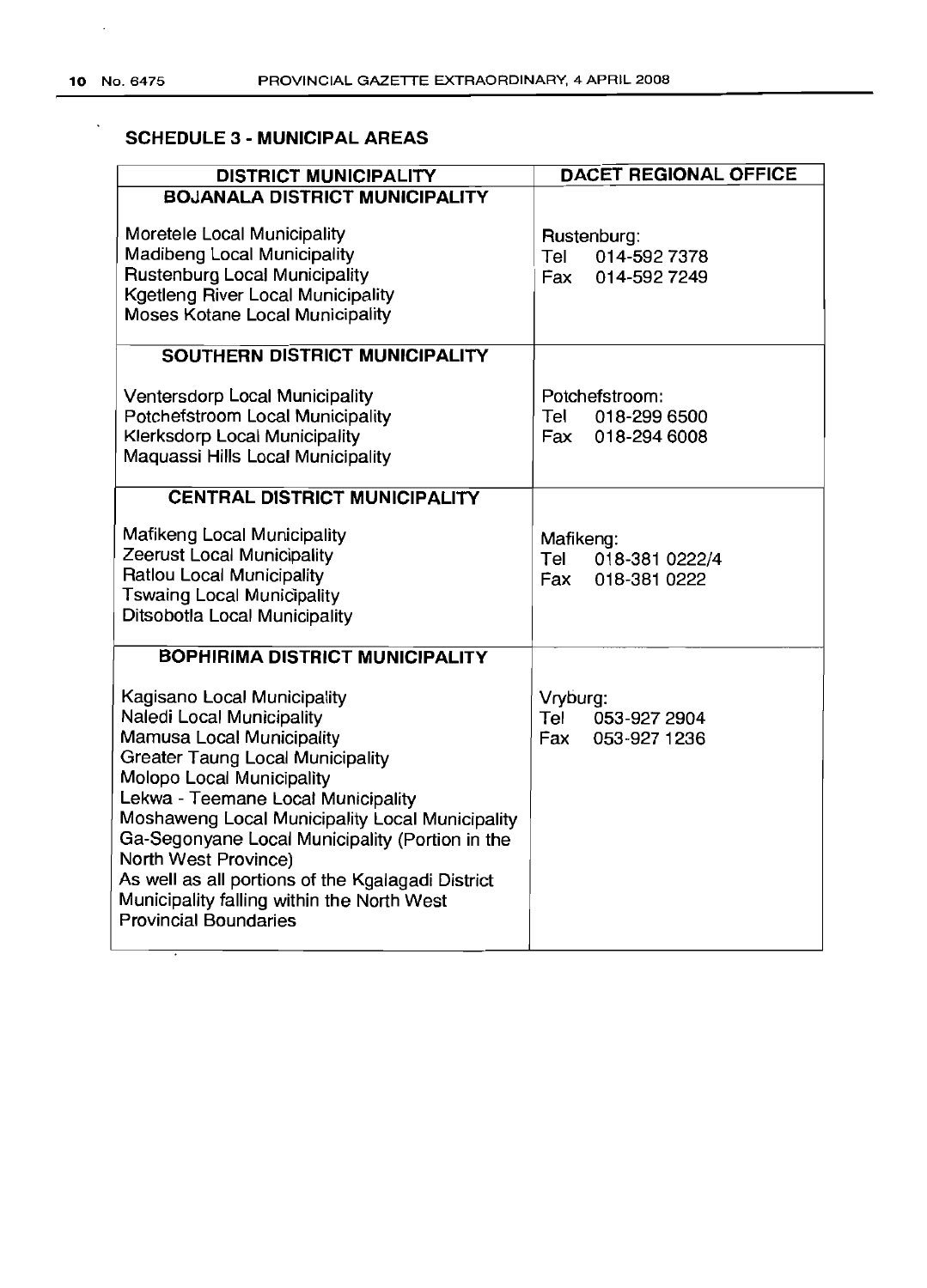#### SCHEDULE 4



#### the dace

Department: Agriculture, Conservation and Environment North West Provincial Government Republic of South Africa

Agricentre Building Cnr: Dr James Morake & Stadium Road Private Bag X 2039 Mmabatho, 2735 Republic of South Africa Tel: +27 (18) 389 5111 Fax: +27 (18) 389 5640

#### DIRECTORATE: BIODIVERSITY

#### MANAGEMENT AND CONSERVATION

#### GAME HUNTING REPORT FORMAT FOR NON-EXEMPTED FARMS WITHIN THE NORTH WEST PROVINCE (MUST BE COMPILED PER FARM)

| Name of Landowner                    |               |                                                                                                                                                                         |                   |                  |      |             |                |                     |  |
|--------------------------------------|---------------|-------------------------------------------------------------------------------------------------------------------------------------------------------------------------|-------------------|------------------|------|-------------|----------------|---------------------|--|
| Tel:                                 |               |                                                                                                                                                                         |                   |                  |      |             |                |                     |  |
|                                      |               |                                                                                                                                                                         |                   |                  | Fax: |             |                |                     |  |
|                                      |               | Registered Farm Name and Number                                                                                                                                         |                   |                  |      |             |                |                     |  |
| Local Municipal Area                 |               |                                                                                                                                                                         |                   |                  |      |             |                |                     |  |
|                                      |               | GPS Position of property (if available)                                                                                                                                 |                   |                  |      |             |                |                     |  |
| Permit numbers                       |               | Species                                                                                                                                                                 |                   | Male             |      | Female      |                | Permit not utilized |  |
|                                      |               |                                                                                                                                                                         |                   |                  |      |             |                |                     |  |
|                                      |               |                                                                                                                                                                         |                   |                  |      |             |                |                     |  |
|                                      |               |                                                                                                                                                                         |                   |                  |      |             |                |                     |  |
|                                      |               |                                                                                                                                                                         |                   |                  |      |             |                |                     |  |
|                                      |               | General Comments (e.g. pregnancies,<br>general availability of animals, condition                                                                                       |                   |                  |      |             |                |                     |  |
|                                      | of veid, etc) |                                                                                                                                                                         |                   |                  |      |             |                |                     |  |
|                                      |               |                                                                                                                                                                         |                   |                  |      |             |                |                     |  |
|                                      |               | The Department is in the process of compiling a social profile of hunters in the Province. The<br>completion of the sections below is optional but will be appreciated. |                   |                  |      |             |                |                     |  |
| Total                                |               | Total number of                                                                                                                                                         | Total             | Number of non-   |      | Number of   |                | Number of Non-      |  |
| number of                            |               | male hunters                                                                                                                                                            | number of         | white male       |      | non-white   |                | South African       |  |
| hunters                              |               |                                                                                                                                                                         | Female<br>hunters | hunters          |      |             | female hunters | Hunters*            |  |
|                                      |               |                                                                                                                                                                         |                   |                  |      |             |                |                     |  |
|                                      |               |                                                                                                                                                                         |                   |                  |      |             |                | How many by         |  |
| Total                                |               | How many by                                                                                                                                                             | How many          | How many by      |      | How many by |                | Non-South           |  |
| number of                            |               | males?                                                                                                                                                                  | by                | non-white males? |      | non-white   |                | Africans?           |  |
| game killed                          |               |                                                                                                                                                                         | females?          |                  |      | females?    |                |                     |  |
|                                      |               |                                                                                                                                                                         |                   |                  |      |             |                |                     |  |
| *Please state country(ies) of origin |               |                                                                                                                                                                         |                   |                  |      |             |                |                     |  |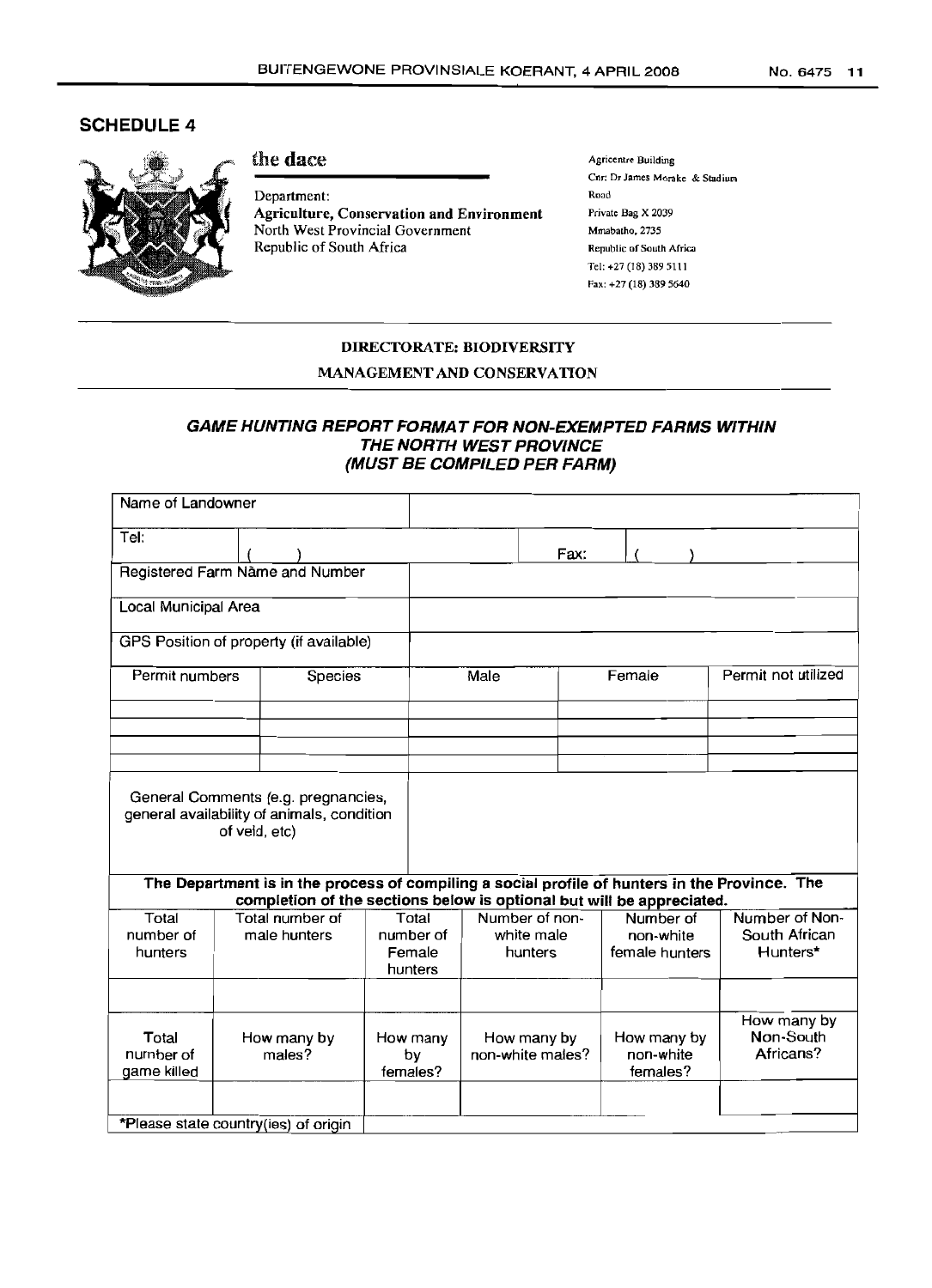# SCHEDULE 5



# the dace

Department: Agriculture, Conservation and Environment North West Provincial Government Republic of South Africa

Agricentre Building Cnr- Dr James Morake & Stadium Road Private Bag X 2039 Mmabatho, 2735 Republic of South Africa Tel: +27 (18) 389 5111 Fax: +27 (l8) 389 5640

#### DIRECTORATE: BIODIVERSITY

MANAGEMENT AND CONSERVATION

#### BIRD HUNTING REPORT FORMAT FOR THE NORTH WEST PROVINCE (MUST BE COMPILED PER FARM)

|                                         | Name of Landowner                                                                                                                                                       |                                      |                                                                                      |      |                  |                                                     |  |
|-----------------------------------------|-------------------------------------------------------------------------------------------------------------------------------------------------------------------------|--------------------------------------|--------------------------------------------------------------------------------------|------|------------------|-----------------------------------------------------|--|
| Tel:                                    | (                                                                                                                                                                       |                                      |                                                                                      | Fax: | $\overline{(\ }$ |                                                     |  |
| Registered Farm Name and Number         |                                                                                                                                                                         |                                      |                                                                                      |      |                  |                                                     |  |
| Local Municipal Area                    |                                                                                                                                                                         |                                      |                                                                                      |      |                  |                                                     |  |
| GPS Position of property (if available) |                                                                                                                                                                         |                                      |                                                                                      |      |                  |                                                     |  |
| Permit numbers                          | Species                                                                                                                                                                 | Numbers per species                  |                                                                                      |      |                  | Permit not utilized                                 |  |
|                                         |                                                                                                                                                                         |                                      |                                                                                      |      |                  |                                                     |  |
|                                         |                                                                                                                                                                         |                                      |                                                                                      |      |                  |                                                     |  |
|                                         | General Comments (e.g. overall condition of birds,<br>general availability of birds, condition of veld, etc)                                                            |                                      |                                                                                      |      |                  |                                                     |  |
|                                         | The Department is in the process of compiling a social profile of hunters in the Province. The<br>completion of the sections below is optional but will be appreciated. |                                      |                                                                                      |      |                  |                                                     |  |
| Total number of<br>hunters              | Total number of<br>male hunters                                                                                                                                         | Total number<br>of Female<br>hunters | Number of non-<br>Number of non-<br>white female<br>white male<br>hunters<br>hunters |      |                  | Number of<br>Non-South<br>African<br><b>Hunters</b> |  |
|                                         |                                                                                                                                                                         |                                      |                                                                                      |      |                  |                                                     |  |